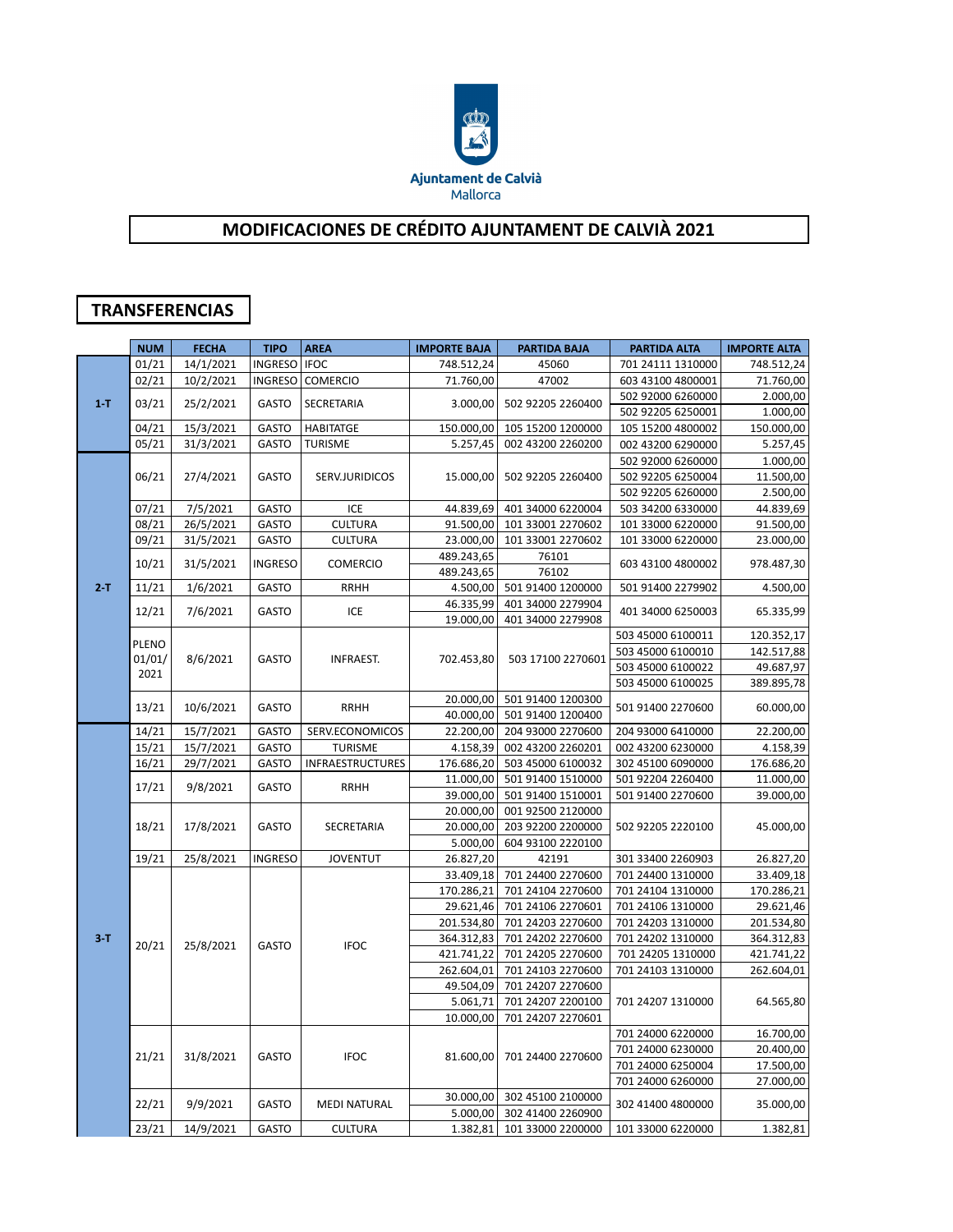|         | 24/21 | 14/9/2021  | <b>GASTO</b>   | <b>INFRAESTRUCTURES</b>               | 17.600,00    | 503 16400 2210600 | 503 16400 6250004 | 17.600,00    |
|---------|-------|------------|----------------|---------------------------------------|--------------|-------------------|-------------------|--------------|
|         | 25/21 | 7/10/2021  | <b>GASTO</b>   | <b>TURISME</b>                        | 121.000,00   | 002 43200 4800001 | 002 43200 2260201 | 121.000,00   |
|         | 26/21 | 14/10/2021 | <b>GASTO</b>   | <b>INFRAESTRUCTURES</b>               | 16.000,00    | 503 17100 2270000 | 503 17100 6110003 | 16.000,00    |
|         | 27/21 | 19/10/2021 | <b>INGRESO</b> | <b>INFRAESTRUCTURES</b>               | 156.028,48   | 76103             | 503 45000 6100028 | 156.028,48   |
|         | 28/21 | 21/10/2021 | GASTO          | <b>SERVEIS SOCIALS</b>                | 2.919,56     | 102 23100 2270600 | 102 23100 6250000 | 2.181,19     |
|         |       |            |                |                                       |              |                   | 102 23100 6260000 | 738,37       |
|         |       |            |                | <b>IGUALTAT</b>                       | 2.000,00     | 104 23303 2270000 | 104 23303 6250000 | 2.000,00     |
|         | 29/21 | 28/10/2021 | <b>GASTO</b>   | <b>CULTURA</b>                        | 5.000,00     | 101 33001 2260907 | 101 33000 6220000 | 5.000,00     |
|         | 30/21 | 28/10/2021 | <b>INGRESO</b> | <b>SERVICIOS</b><br><b>ECONOMICOS</b> | 1.000,00     | 39907             | 204 32000 2279900 | 1.000,00     |
|         | 31/21 | 9/11/2021  | GASTO          | <b>CULTURA</b>                        | 14.000,00    | 101 33001 2260901 | 101 33001 4800003 | 40.000,00    |
|         |       |            |                |                                       | 26.000,00    | 101 33001 2260903 |                   |              |
|         |       |            |                | <b>MANTENIMENT</b>                    | 50.000,00    | 401 34000 227908  | 503 34200 2120000 | 50.000,00    |
|         | 32/21 | 16/11/2021 | <b>GASTO</b>   | TRANSPARÈNCIA                         | 792,55       | 201 92202 2270603 | 204 93000 6250004 | 792,55       |
| $4 - T$ | 33/21 | 23/11/2021 | <b>GASTO</b>   | <b>RRHH</b>                           | 1.765,81     | 501 91400 2130000 | 501 91400 6250000 | 1.765,81     |
|         |       |            |                | <b>IGUALTAT</b>                       | 1.800,00     | 104 23303 2270601 | 104 23303 6250000 | 1.800,00     |
|         |       |            |                | <b>SERVEIS SOCIALS</b>                | 936,72       | 102 23100 2270600 | 102 23100 6250000 | 376,19       |
|         |       |            |                |                                       |              |                   | 102 23100 6260000 | 560,53       |
|         | 34/21 |            | GASTO          | <b>IFOC</b>                           | 259.751,57   | PARTIDAS CAP II   | PARTIDAS CAP I    | 259.751,57   |
|         | 35/21 | 15/12/2021 | <b>GASTO</b>   | <b>INFRAESTRUCTURES</b>               | 600.000,00   | 503 45000 6100010 | 503 45000 2210000 | 600.000,00   |
|         |       | 21/12/2021 | <b>GASTO</b>   | <b>RRHH</b>                           | 1.000,00     | 501 91400 2302000 | 501 91400 6250000 | 2.534,22     |
|         | 36/21 |            |                |                                       | 1.000,00     | 501 92204 2200200 |                   |              |
|         |       |            |                |                                       | 534,22       | 501 92204 2210600 |                   |              |
|         | 37/21 | 27/12/2021 | <b>INGRESO</b> | <b>INFRAESTRUCTURES</b>               | 207.840,81   | 39901             | 503 45000 6100007 | 207.840,81   |
|         | 37/21 | 27/12/2021 | <b>INGRESO</b> | <b>INFRAESTRUCTURES</b>               | 207.840,81   | 39901             | 503 45000 6100007 | 207.840,81   |
|         | 38/21 | 29/12/2021 | GASTO          | SSEE                                  | 65.207,34    | 204 93000 1200000 | 204 94000 4610001 | 65.207,34    |
|         | 39/21 | 30/12/2021 | GASTO          | <b>CAPITOL 1</b>                      | 396.532,72   | 501 91400 1200000 | 503 13300 1200400 | 1.099.229,23 |
|         |       |            |                |                                       | 702.696,51   | 503 44000 1200100 |                   |              |
|         | 40/21 | 30/12/2021 | <b>INGRESO</b> | SERV.ECONOMICOS                       | 224,27       | 39907             | 204 32000 2279900 | 224,27       |
|         |       |            |                |                                       | 7.814.047,95 |                   |                   | 7.814.047,95 |

## **INCORPORACIONES**

|         | <b>NUM</b> | <b>FECHA</b> | <b>PUBLIC</b>        | <b>CONCEPTO</b>                                                              | <b>IMPORTE BAJA</b> | <b>PARTIDA BAJA</b> | <b>PARTIDA ALTA</b> | <b>IMPORTE ALTA</b> |
|---------|------------|--------------|----------------------|------------------------------------------------------------------------------|---------------------|---------------------|---------------------|---------------------|
|         |            |              |                      |                                                                              |                     |                     | 105 15200 6100000   | 2.955.878,08        |
|         |            |              |                      |                                                                              |                     |                     | 302 93300 6000001   | 476.007,00          |
|         |            |              |                      |                                                                              |                     |                     | 503 45000 6100006   | 1.083.718,13        |
|         | 01/21      | 22/2/2021    |                      | <b>INCORPORACIÓN</b><br><b>REMANENTES</b><br><b>FINANCIACIÓN</b><br>AFECTADA | 14.863.807,65       | 87010               | 203 45000 6100007   | 422.097,66          |
|         |            |              |                      |                                                                              |                     |                     | 503 45000 6100011   | 212.197,88          |
|         |            |              |                      |                                                                              |                     |                     | 503 45000 6100015   | 110.186,12          |
|         |            |              |                      |                                                                              |                     |                     | 503 45000 6100021   | 161.982,09          |
| $1 - T$ |            |              |                      |                                                                              |                     |                     | 503 45000 6100022   | 693.251,41          |
|         |            |              |                      |                                                                              |                     |                     | 503 93300 6100025   | 6.248.489,28        |
|         |            |              |                      |                                                                              |                     |                     | 503 93300 6100021   | 2.500.000,00        |
|         | 02/21      | 2/3/2021     | <b>BOIB Nº</b><br>49 | CTO.<br><b>EXTRAORDINARIO</b><br><b>AJYUDAS SECTOR</b><br>ECONOMICO COVID    | 2.022.000,00        | 87000               | 603 43100 4800002   | 2.022.000,00        |
|         | 03/21      | 10/3/2021    | <b>BOIB Nº</b><br>61 | CTO.<br><b>EXTRAORDINARIO</b>                                                | 10.800.000,00       | 91312               | 105 15200 6820277   | 10.800.000,00       |
|         | 04/21      | 27/4/2021    |                      | <b>INCORPORACIÓN</b><br><b>REMANENTES</b><br><b>FINANCIACIÓN</b><br>AFECTADA | 104.378,25          | 87010               | 503 45000 6100028   | 104.378,25          |
|         |            |              |                      |                                                                              |                     |                     | 204 97000 4610001   | 400.307,23          |
|         |            |              |                      |                                                                              |                     |                     | 204 93200 4100002   | 115.833,33          |
|         |            |              |                      |                                                                              |                     |                     | 301 33400 2260904   | 490,00              |
|         |            |              |                      | <b>ACREEDORES CON</b>                                                        |                     |                     | 301 92400 2269902   | 560,00              |
|         | 05/21      | 29/4/2021    |                      | <b>OPERACIONES</b>                                                           |                     | 87000               | 302 45100 2120000   | 1.310,43            |
|         |            |              |                      | <b>PENDIENTES</b>                                                            | 522.112,84          |                     | 302 17300 2140000   | 179,40              |
|         |            |              |                      | <b>APLICAR A</b>                                                             |                     |                     | 401 34000 2270100   | 765,00              |
|         |            |              |                      | PRESUPUESTO- CTA                                                             |                     |                     | 501 92204 2270600   | 262,17              |